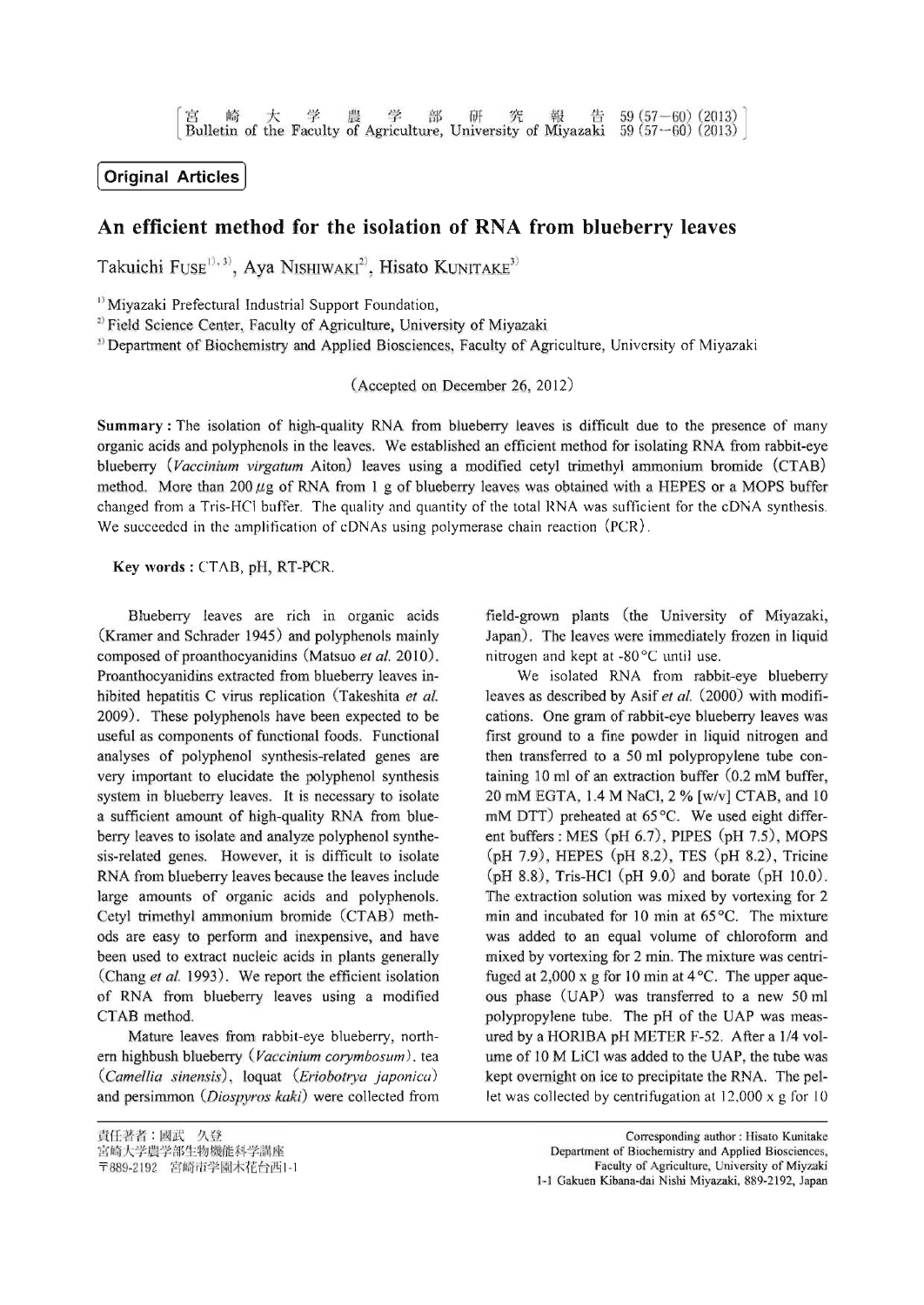min at  $4^{\circ}$ C and washed with 70% ethanol. The pellet was dissolved in 200  $\mu$ l of diethyl pyrocarbonate (DEPC)-treated water, and was transferred to a new 1.5-ml microcentrifuge tube. The solution was added to 20  $\mu$ l of 3M sodium acetate (pH5.2) and mixed well. The mixture was kept on ice for 30 min and centrifuged at 12,000 x g for 10 min at 4°C. The supernatant was transferred to a new 1.5 ml microcentrifuge tube and an equal volwne of phenol/chloroform (1:]) was added and mixed by vortexing for 5 min. The mixture was centrifuged at 12,000 x g for 10 min at 4°C, and the upper layer was transferred to a new microcentrifuge tube, and an equal volume of chloroform was added and mixed by vortexing for 5 min. The mixture was centrifuged at 12,000 x g for 10 min at 4°C. The upper layer was transferred to a new 1.5 ml microcentrifuge tube, a 1/4 volume of 10 M LiCl was added, and the mixture was kept on ice overnight. The pellet was collected by centrifugation at 12,000 x g for 10 min at 4°C, and washed with 70% ethanol twice. The pellet was dissolved in a suitable amount of DEPC-treated water.

The absorbancies of the samples were measured at 260 nm and 280 nm for analysis of the yield and purity of the RNAs (Table 1). A total RNA content of more than 200  $\mu$ g was extracted from 1 g of blueberry leaves with the HEPES or the MOPS buffer, and less than  $100 \mu$ g was extracted with the Tris-HCl or the MES buffer (Table 1). The decreases of the RNA yield were probably caused by the low pH during extraction because RNA was slightly soluble in acidic solutions and the reducing power of DTT decreased at pH lower than 7 (Han and Han 1994). The  $A_{260}/A_{280}$ 

ratios were about 1.8 with the HEPES or the MOPS buffer and less than 1.6 with the Tricine or the borate buffer (Table 1). The decreases of the  $A_{250}/A_{250}$  ratios seemed to have been caused by the high pH during extraction because polyphenols were easily dissolved in alkaline solution. The RNAs in blueberry leaves can be isolated efficiently with the HEPES or MOPS buffer that maintains the pH value at around neutral during extraction. We succeeded in isolating RNA from the leaves of tea, loquat and persimmon that included many polyphenols (Wei ef al. 2011 ; Tanaka et al. 2010; Tsurunaga et al. 2008), by the modified CTAB method (Tablel). We believe that the modified CTAB method is useful for isolating RNAs from polyphenol-rich plants.

Complementary DNAs were synthesized from distilled water, total RNA, total RNA treated with RNaseA (TypeII-A, Sigma) and total RNA treated with RNase-free DNaseI (TaKaRa), respectively. RNase treatment or DNase treatment was performed according to the instructions provided by the manufacturer. Complementary DNAs were synthesized as follows: One microgram of the total RNA was reverse-transcribed with Superscript<sup>™</sup> *III* Reverse Transcriptase (Invitorogen) in the presence of oligo  $(dT)_{20}$  primers according to the instructions provided by the manufacturer. The cDNA was amplified with *Takara Ex Taq* (Takara) in the thermal cycler  $(ASTEC PC707)$  using the following program: 1 min at 94°C, followed by 40 cycles of 30 s denaturing at 94 °C, 30 s annealing at  $64$  °C, 1 min elongation at 72 °C, and then storage at  $4$  °C. The primers (ACT-F2, 5'- GATTCTGGTGATGGTGTGAG-3' ; and ACT-

**Table 1.** The yield and purity of RNA isolated from rabbit-eye blueberry, tea, loquat and persimmon leaves

| Plant materials      | Buffer       | pH   | <b>Total RNAcontent</b><br>(g/g FW) | A <sub>260</sub> /A <sub>280</sub> | pH of UAP <sup>2</sup> |
|----------------------|--------------|------|-------------------------------------|------------------------------------|------------------------|
| rabbit-eye blueberry | <b>MES</b>   | 6.7  | $81 \pm 15^{1.4}$                   | $1.70 \pm 0.05$                    | $6.10 \pm 0.01$        |
|                      | <b>PIPES</b> | 7.5  | $101 + 22^{ct}$                     | $1.60 \pm 0.03$                    | $6.84 \pm 0.05$        |
|                      | <b>MOPS</b>  | 7.9  | $287 \pm 126$ <sup>*</sup>          | $1.80 \pm 0.04$                    | $6.98 \pm 0.02$        |
|                      | <b>HEPES</b> | 8.2  | $240\pm26$ abed                     | $1.78 \pm 0.01$                    | $7.35 \pm 0.05$        |
|                      | <b>TES</b>   | 8.2  | $177 \pm 40^{best}$                 | $1.64 \pm 0.04$                    | $7.43 \pm 0.05$        |
|                      | Tricine      | 8.8  | $116 \pm 63$ <sup>cd</sup>          | $1.56 \pm 0.07$                    | $8.07 \pm 0.01$        |
|                      | Tris-HCI     | 9.0  | $84 + 33^{\circ}$                   | $1.69 + 0.04$                      | $5.43 + 0.36$          |
|                      | Borate       | 10.0 | $180 \pm 45^{red}$                  | $1.52 \pm 0.07$                    | $9.13 \pm 0.10$        |
| tea                  | <b>HEPES</b> | 8.2  | $376 \pm 41$ <sup>*</sup>           | $1.78 \pm 0.04$                    | $7.95 \pm 0.03$        |
| loquat               | <b>HEPES</b> | 8.2  | $217 \pm 61$ abed                   | $1.77 \pm 0.03$                    | $7.90 \pm 0.02$        |
| persimmon            | <b>HEPES</b> | 8.2  | $254 \pm 60$ <sup>*</sup>           | $1.78 \pm 0.02$                    | $7.86 \pm 0.02$        |

 $\overline{1}$  Data represent the mean  $\pm$  SE of three replicates.

'UAP ; an uppcr aqucous phasc

Means in columns followed by a common letter are not significantly different (P>0.05, as calculated by Tukey's method).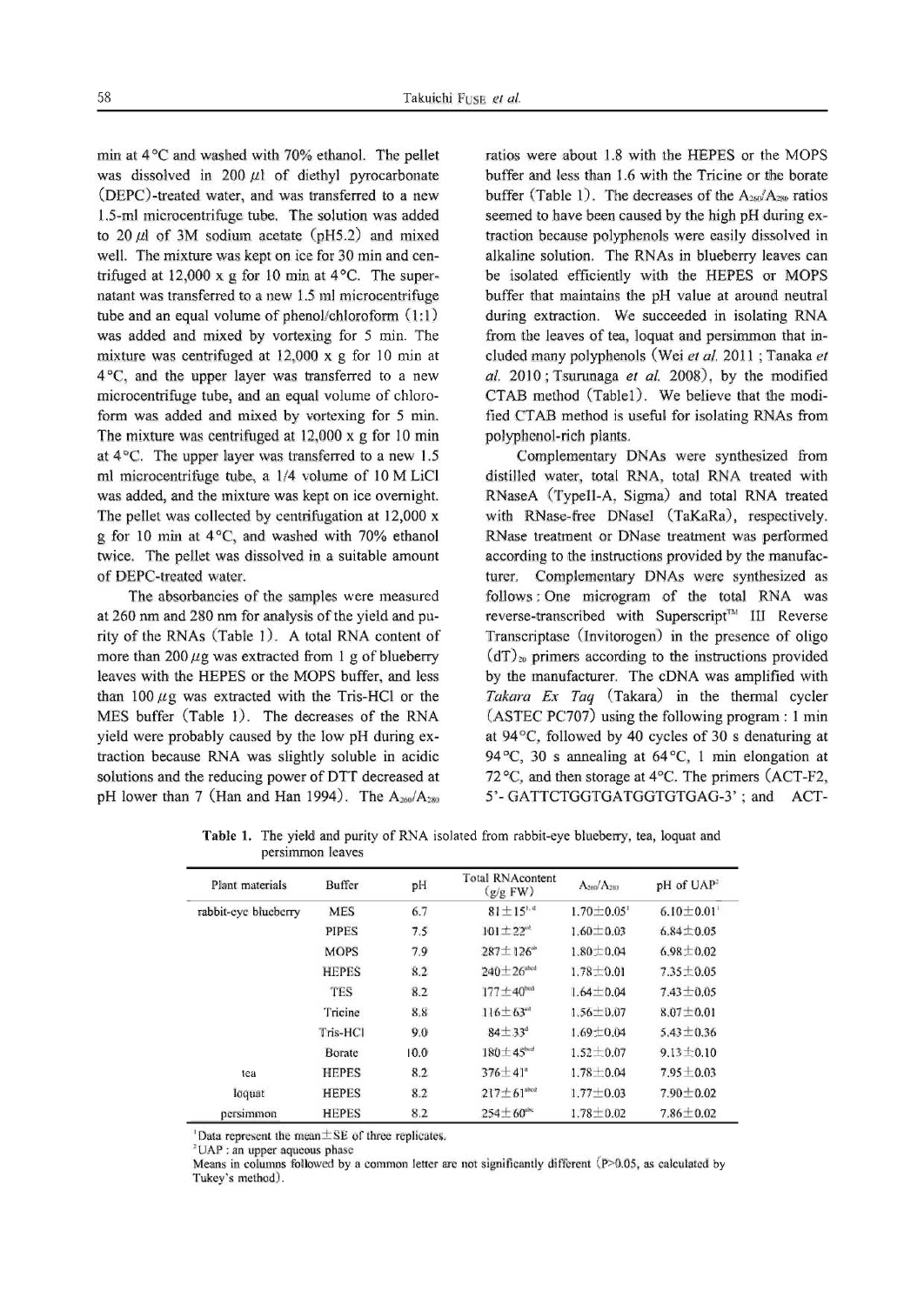

Fig. 1. Agarose gel electrophoresis analysis of blueberry actin cDNA amplified by PCR Lane 1, DNA size marker; lane 2, negative control; lane 3, PCR amplification from total RNA; lane 4, PCR amplification from total RNA treated with RNaseA and lane 5, PCR amplification from total RNA treated with DNaseI.

R2, 5'- TCCACATCTGTTGGAAGGTG-3') were used to amplify the blueberry actin gene (GenBank accession number AB694898, amplified DNA size, 6IObp). The reaction products were electrophoretically separated on a 1.5% agarose gel. After being stained with ethidium bromide, the gel was visualized and photographed under UV light.

The cDNA was amplified in the non-treated RNA and the DNase-treated RNA, and not in the distilled water or the RNase-treated RNA (Fig.  $1$ ). The results suggested that cDNA syntheses and RT-PCR analyses could be used with isolated RNAs.

This research was supported in part by Research for Promoting Technological Seeds from the Japan Science and Technology Agency, and Food and Health: Biomedical Business Creation, Grant by Miyazaki Prefecture.

#### References

- Asif, M. H., P. Dhawan, P. Nath (2000) *Plant Mol. BioI. Rep.* 18 109-115.
- Chang, S., J. Puryear, J. Cairney (1993) *Plant Mol. Biol. Rep.* **11**, 113-116.
- Kramer, A., A. L. Schrader (945) *Plant Physiol.* 20 30-36.
- Han, J. c., G. Y. Han (1994) *Anal. Biochem.* 220, 5- 10.
- Matsuo, Y., Y. Fujita, S. Ohnishi, T. Tanaka, H. Hirabaru, T. Kai, H. Sakaida, S. Nishizono, I. Kouno (2010) *Food Chem.* 212, 1073-1079.
- Takeshita, M., Y. Ishida, E. Akamatsu, Y. Ohmori, M. Sudoh, H. Uto, H. Tsubouchi, H. Kataoka (2009) J. *Bio!' Chem.* 284,21165-21176.
- Tanaka, K., S. Tamaru, S. Nishizono, Y. Miyata, K. Tamaya, T. Matsui, T. Tanaka, Y. Echizen, 1. Ikeda *(2010) Biosci. Biotechnol. Biochem.* 74, 1606-

- Tsurunaga, Y., T. Matsumoto, T. Kurahashi, K. Mochida, Y. Suzuki, H. Itamura (2008) *Food Sci. Technol. Res.* 14 62-66.
- Wei, K., L. Wang, J. Zhou, W. He, J. Zeng, Y. Jiang, H. Cheng (20 I I) *Food Chem.* 125, 44-48.